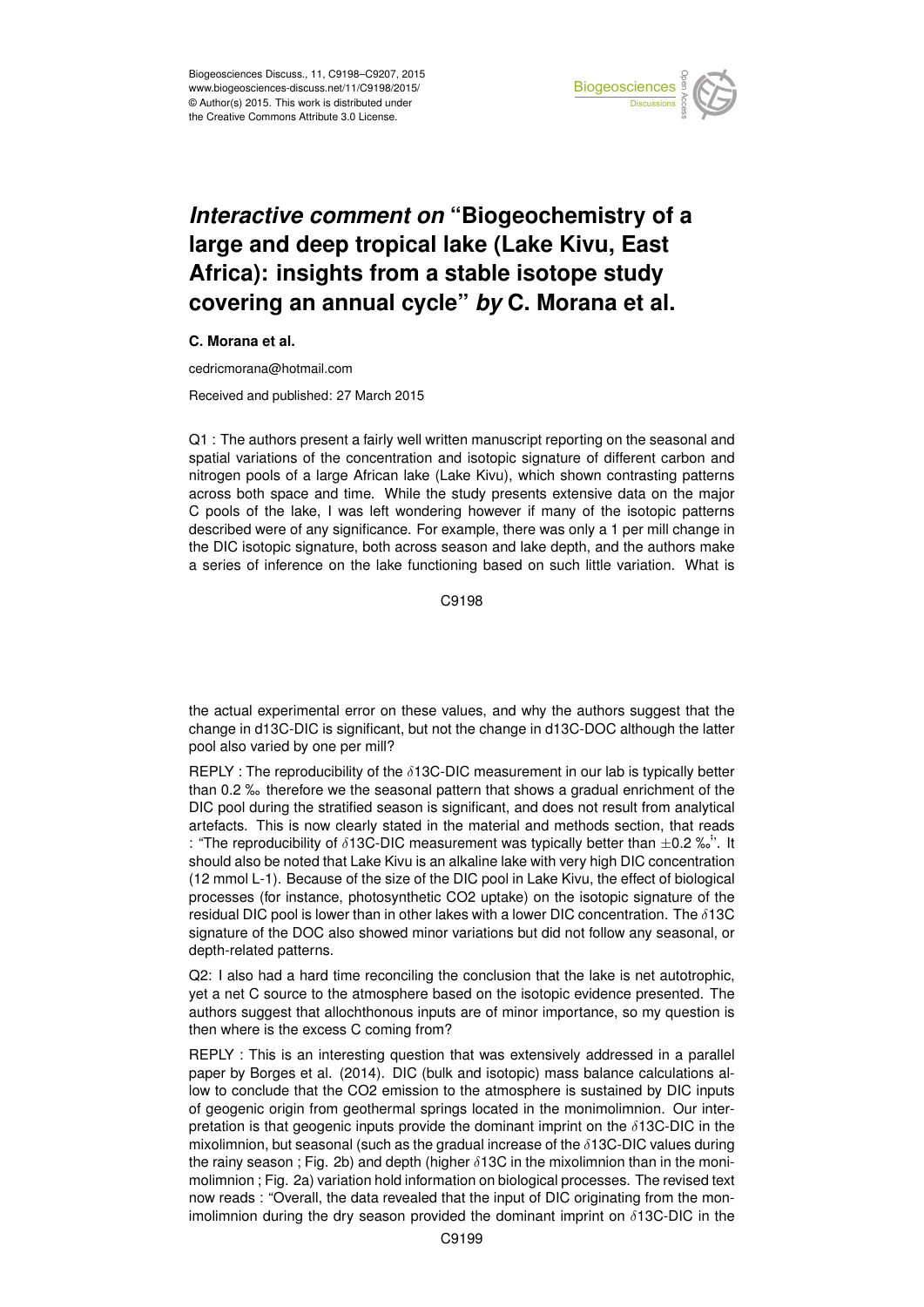mixolimnion, but the seasonal variability of  $\delta$ 13C-DIC observed in the mixed layer hold information on biological processes. The gradual increase with time of the  $\delta$ 13C-DIC in the mixed layer suggests that photosynthetic CO2 fixation exceeded the respiration of OM, implying that the surface waters of Lake Kivu were net autotrophic, and hence, the microbial food web was supported by autochthonous organic C sources. In Lake Kivu, riverine inputs of allochthonous OM from the catchment  $(0.7 - 3.3$  mmol m-2 d-1, Borges et al. 2014) are minimal compared to primary production (49 mmol m-2 d-1 ; Darchambeau et al. 2014) and the export of organic carbon to the monimolimnion of 9.4 mmol m-2 d-1 reported by Pasche et al. (2010). The outflow of organic carbon through the Ruzizi River is also relatively low and was computed to be 0.6 mmol m-2 d-1, based on the long term discharge average of Ruzizi (83.2 m3 s-1, Borges et al. 2014), the average POC and DOC in surface waters (0.052 and 0.142 mmol L-1) and the lake surface area (2322 km2). This nevertheless implies that the outputs of OM  $(9.4 + 0.7 = 10.1$  mmol m-2 d-1) are higher than the inputs of OM from the catchment (0.7-3.3 mmol m-2 d-1) suggesting a net autotrophic status. This conclusion is supported by the parallel study of Borges et al. (2014) who reported, based on a DIC (bulk concentration and isotopic) mass balance approach, that the mixed layer of Lake Kivu was net autotrophic while acting as a source of CO2 to atmosphere. Indeed, CO2 emissions to the atmosphere from Lake Kivu are sustained by CO2 inputs of geogenic origin from deep geothermal springs (Borges et al. 2014)".

Q3 : Also, I wouldn't be surprised if the gradual and small enrichment of the DIC isotopic signature during the rainy season may simply reflect a return to the equilibrium of the DIC pool isotopic signature with the atmosphere after the intrusion of a more depleted pool during the dry season, which would have little to do with biological processes (PP>R), but more with simple physical mixing. In this regard, the study would have greatly beneficiate from gas evasion (or invasion) or metabolism (PP vs. R) measurements.

REPLY : At equilibrium with the atmosphere, the  $\delta$ 13C-DIC in surface waters would be

C9200

 $\sim$  0.49 ‰ (estimated with the isotopic carbon fractionation factor measured in distilled water by Zhang et al. 1995). Therefore, the δ13C-DIC expected at the equilibrium with the atmosphere would in any case be much lower than the minimal  $\delta$ 13C-DIC signature measured during this study ( 2.34 ‰ in July 2012), so that a "return to the equilibrium of the DIC pool isotopic signature with the atmosphere after the intrusion of a more depleted pool during the dry season", as suggested by the reviewer, would actually have produced the opposite pattern (i.e. a gradual isotopic depletion of the DIC pool instead of a gradual enrichment). Therefore, our view is that biological processes (i.e. photosynthetic CO2 uptake, and not CO2 production through mineralization of OM as the dominance of this process would also have lowered the  $\delta$ 13C-DIC) would be responsible of the seasonal isotopic enrichment of the DIC pool. The value expected at isotopic equilibrium with the atmosphere is now given in the revised version of the manuscript, to improve the clarity of our argumentation. The discussion now reads : "In Lake Kivu, the  $\delta$ 13C-DIC increased linearly with time during the stratified rainy season, deviating gradually from the  $\delta$ 13C-DIC value expected if the DIC pool was at equilibrium with the atmospheric CO2 ( $\sim$  0.49 ‰. It appears unlikely that this linear isotopic enrichment of the DIC pool would be due to physical processes : the  $\delta$ 13C-DIC signature of the DIC input from the inflowing rivers (Borges et al. 2014) and deep waters (Fig. 3a) was indeed lower than the measured  $\delta$ 13C-DIC in the mixed layer. Therefore, biological processes (i.e. photosynthetic CO2 uptake) would be responsible of the isotopic enrichment of the DIC pool observed during the stratified rainy season. Nevertheless, a small decrease in  $\delta$ 13C-DIC was recorded at the beginning of the dry season (early in July 2012), but was concomitant with the characteristic deepening of the mixed layer observed during the dry season. As the depth profile of  $\delta$ 13C-DIC revealed that the DIC pool was isotopically lighter in the bottom of the mixolimnion, the measurement of lower δ13C-DIC values during the dry season could have resulted from the seasonal vertical mixing of surface waters with bottom waters containing relatively 13C-depleted DIC".

Q4 : Finally, I was not totally convinced by the importance of the methane-based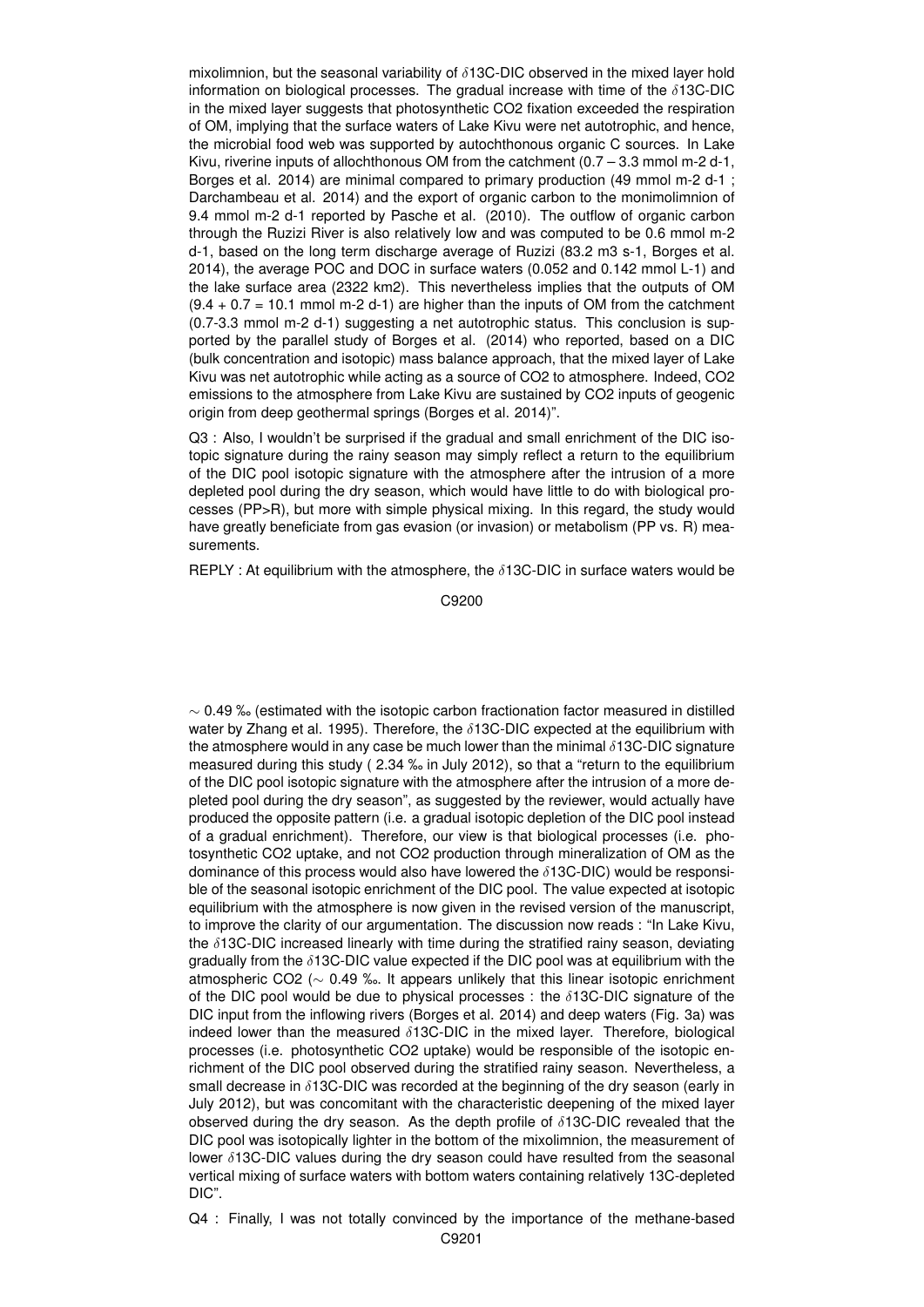biomass production for the lake food web as suggested by the authors. Per the authors calculation, about 5% only of the oxidized methane could be incorporated into biomass, in line with other lake studies (Jones and Lennon. 2010. AME 58:45-53), and I would thus suggest toning down the conclusions accordingly.

REPLY : We agree with the reviewer and have modified our text accordingly. It now reads : "It appears that  $4.4 \pm 1.9$  % (n = 13) and  $6.4 \pm 1.6$  % (n = 5) of the depthintegrated POC pool in the mixolimnion was derived from CH4 incorporation into the biomass during the rainy and dry season, respectively, and these percentages did not significantly differ between seasons (two-tailed t-test,  $p = 0.055$ ). Nevertheless, the low  $\delta$ 13C signatures measured locally in the oxycline indicate that the contribution of CH4derived C could be episodically as high as 50 % (65 m, 22/08/12). We hypothesized that microbial CH4 oxidation could play an important role in the ecological functioning of Lake Kivu. Along with heterotrophic mineralization of the sinking OM, and presumably other chemoautotrophic processes occurring in the oxycline such as nitrification (Llirós et al. 2010), CH4 oxidation would have contributed substantially to O2 consumption in the water column and was partly responsible for the seasonal uplift of the oxycline observed after the re-establishment of the thermal stratification during the rainy season. Furthermore, the methanotrophs in the oxycline would actively participate to the uptake of dissolved inorganic phosphorus (DIP), and hence would contribute to exert an indirect control on phytoplankton by constantly limiting the vertical DIP flux to the illuminated surface waters (Haberyan and Hecky 1987). Indeed, phytoplankton in Lake Kivu suffers of a severe P limitation throughout the year as pointed out by the relatively high sestonic C:P ratio (256  $\pm$  75 ; Sarmento et al. 2009 ; Darchambeau et al 2014)".

Q5: P17236L219: "Primary producers preferentially incorporate the lighter isotopes (12C) into the biomass with the consequence that the heavier isotopes (13C) accumulate into the DIC pool, whereas mineralization releases 13C-depleted from the organic matter being respired, into the DIC pool. Therefore, increasing primary production leads tohigher 13C-DIC but increasing respiration should tends to decrease 13C-DIC

C9202

(Bade et al., 2004). For instance, several studies conducted in temperate lakes have reported a significant increase in 13C-DIC during summer, resulting from increased primary production (Herczeg, 1987; Hollander and McKenzie, 1991). In Lake Kivu, a linear increase of 13C-DIC with time was observed during the stratified rainy season". Maybe this has been observed in temperate lakes, but here the data show a complete opposite pattern: more depleted d13C-DIC values were found at times i.e., during the dry season (Fig.2b) when the Chla (and potentially PP) values peaked in the lake, suggesting only a limited impact of PP on the seasonal dynamics of the DIC pool isotopic signature.

REPLY : We indeed found lower δ13C-DIC values during the dry season, when the phytoplankton biomass and primary production is higher (see Darchambeau et al. 2014 for a detailed discussion of the seasonality of PP in L. Kivu). However, the seasonal increase in primary production during the dry season is triggered by the deepening of the mixing zone which brings up a large amount of inorganic nutrients, but also an important quantity of 13C-depleted DIC (figure 2a) in the mixed layer. Our interpretation is that the abrupt decrease of  $\sim$  1 ‰ of the  $\delta$ 13C-DIC value at the beginning of the dry season reflects the mixing of the DIC pool with more 13C-depleted DIC originating from bottom waters. However, rainy season conditions induce the development of a thermal stratification within the mixolimnion, which reduces the inorganic nutrient (and 13C-depleted DIC) supply to the mixed layer. See replies above for more details about the modification we have made in text to improve the clarity of our argumentation.

Q6: P17236L23: "It appears unlikely that this linear isotopic enrichment of the DIC pool in the mixed layer would be due to physical processes: the 13 C-DIC signature of the DIC input from the inflowing rivers (Borges et al., 2014) and deep waters (Fig. 3a) was lower than the 13C-DIC in the mixed layer". Again, perhaps I am missing something, but it seems to me that the enrichment of the d13C-DIC during the rainy season could simply be reflecting are equilibration with atmospheric CO2 after the DIC became depleted due to deeper water mixing (P17234L24 and Fig.2b). Did the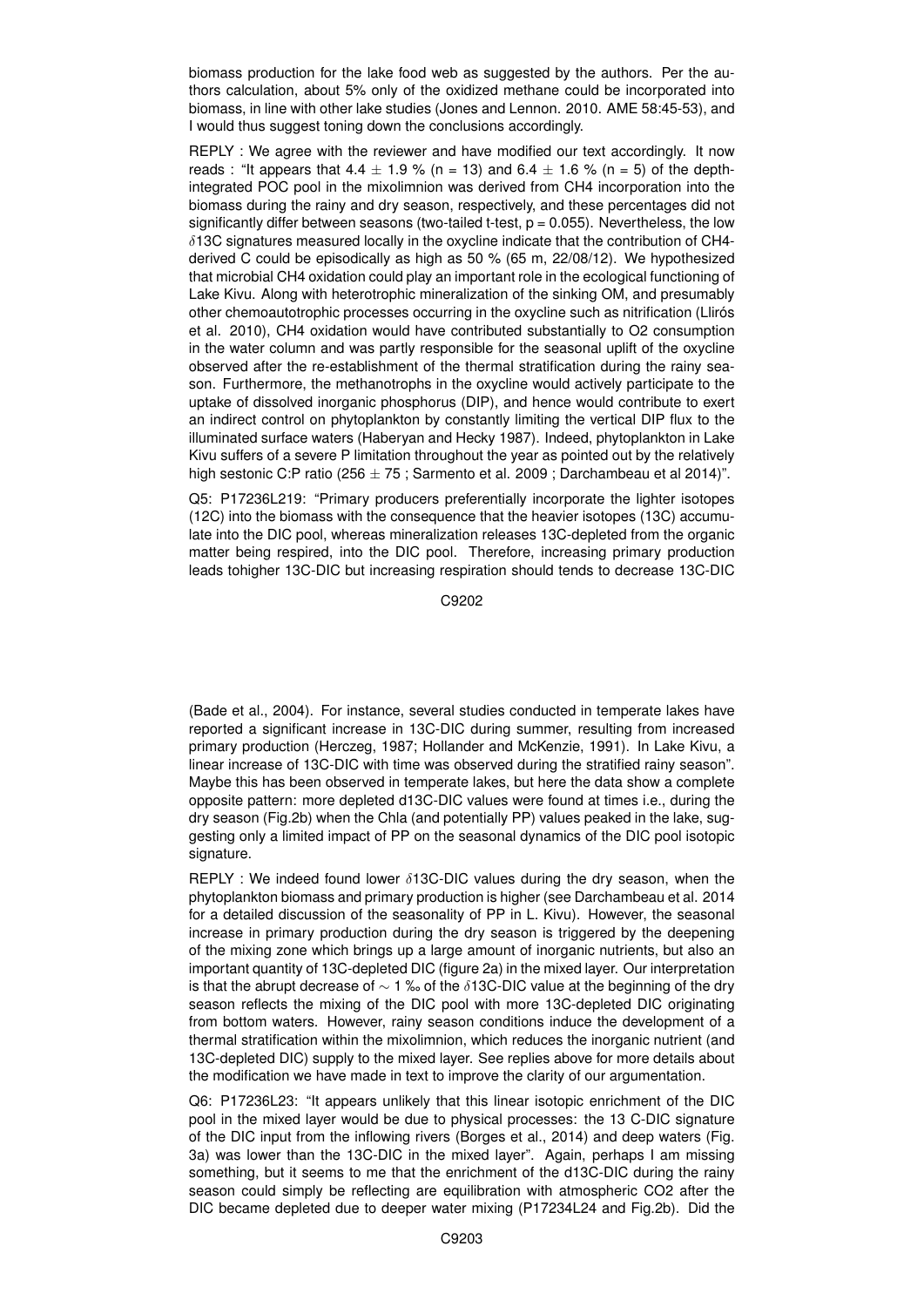authors take this into account at all? What would be the expected d1 C-DIC values if fully equilibrated with the atmosphere?

REPLY : At equilibrium with the atmosphere, the  $\delta$ 13C-DIC in surface waters would be  $\sim$  0.49 ‰ (estimated with the isotopic carbon fractionation factor measured in distilled water by Zhang et al. 1995). Therefore, the  $\delta$ 13C-DIC expected at the equilibrium with the atmosphere would be in any case lower than the minimal  $\delta$ 13C-DIC signature measured during this study, so that equilibration with the atmosphere during rainy season would have cause a decrease, and not an increase, of the  $\delta$ 13C-DIC. See replies above for more details about the modification we have made in text to improve the clarity of our argumentation.

Q7 P17237L17:"Due to the warmer temperature in the tropics phytoplankton production is comparatively higher in the East African large lakes compared with the Laurentian Great lakes, despite similar phytoplankton abundance (Bootsma and Hecky, 2003)" .Yet, total or bacterial respiration may also be enhanced (for example, see Amado et al. Front Microbiol. 2013; 4: 167.), and perhaps even more so than primary production, resulting in a higher probability of experiencing net heterotrophy in tropical systems. I am not saying that it will be the case, but the authors' argument should be better supported.

REPLY : In the revised version of our manuscript, we have considerably extended the discussion of this point to better support our argumentation. The text now reads : "Besides morphometrical features, the net autotrophic status of Lake Kivu might also be related to general latitudinal and climatic patterns. Due to the warmer temperature in the tropics, phytoplankton production is comparatively higher in the East African large lakes compared with the Laurentian Great lakes, despite similar phytoplankton abundance (Bootsma & Hecky 2003). Alin and Johnson (2007) reviewed phytoplankton primary production and CO2 emission to the atmosphere fluxes in large lakes of world  $($ >500 km<sup>2</sup>). At the global scale, they found a statistically significant increase of the areal phytoplankton production in large lakes with the mean annual water tempera-

C9204

ture and the insolation ; and in consequence, a significant decrease of phytoplankton production with latitude. Also, they report a significant decrease of the CO2 emission to the atmosphere with the mean annual water temperature and therefore an increase of the CO2 emission with the latitude. According to their estimations, less than 20% of the phytoplankton primary production would be sufficient to balance the carbon loss through CO2 evasion and OM burial in sediments in large lakes located between the equator and the latitude 30◦ , but the CO2 emission and OM accumulation in sediments would exceed the phytoplankton primary production in systems located at latitude higher than 40◦ (Alin and Johnson 2007). Overall, in morphometrically comparable systems, this global analysis suggests a trend from autotrophic to increasingly heterotrophic conditions with increasing latitude and decreasing mean annual water temperature and insolation (Alin and Johnson 2007). Therefore, our study supports the view that paradigms established with data gathered in comparatively small temperate and boreal lakes may not directly apply to larger, tropical lakes (Bootsma & Hecky 2003). It also highlights the need to consider the unique limnological characteristics of a vast region of the world that harbours 16% of the total surface of lakes (Lehner & Döll 2004), and would account for 50% of the global inputs of OM from continental waters to the oceans (Ludwig et al. 1996).

Q8: P17240L6: "Nevertheless, the low 13C signatures measured locally in the oxycline indicate that the contribution of CH4-derived C could be episodically as high as 50 % (65 m, 22 August 2012). Overall, this illustrates that, whatever the season, CH4-derived organic C accounted for a significant part of the POC pool, and highlight the ecological importance of microbial CH4 oxidation processes in the water column of Lake Kivu". I would not call a 4-6% a significant part of the POC pool. Also, I am not sure what is meant by POC here as it seems to be either referring to algae or bacteria alternatively thorough the manuscript. Please be consistent for clarity

REPLY : We agree with the reviewer and we changed the text accordingly. See replies above for detailed modification we have made in text concerning this point. POC refer